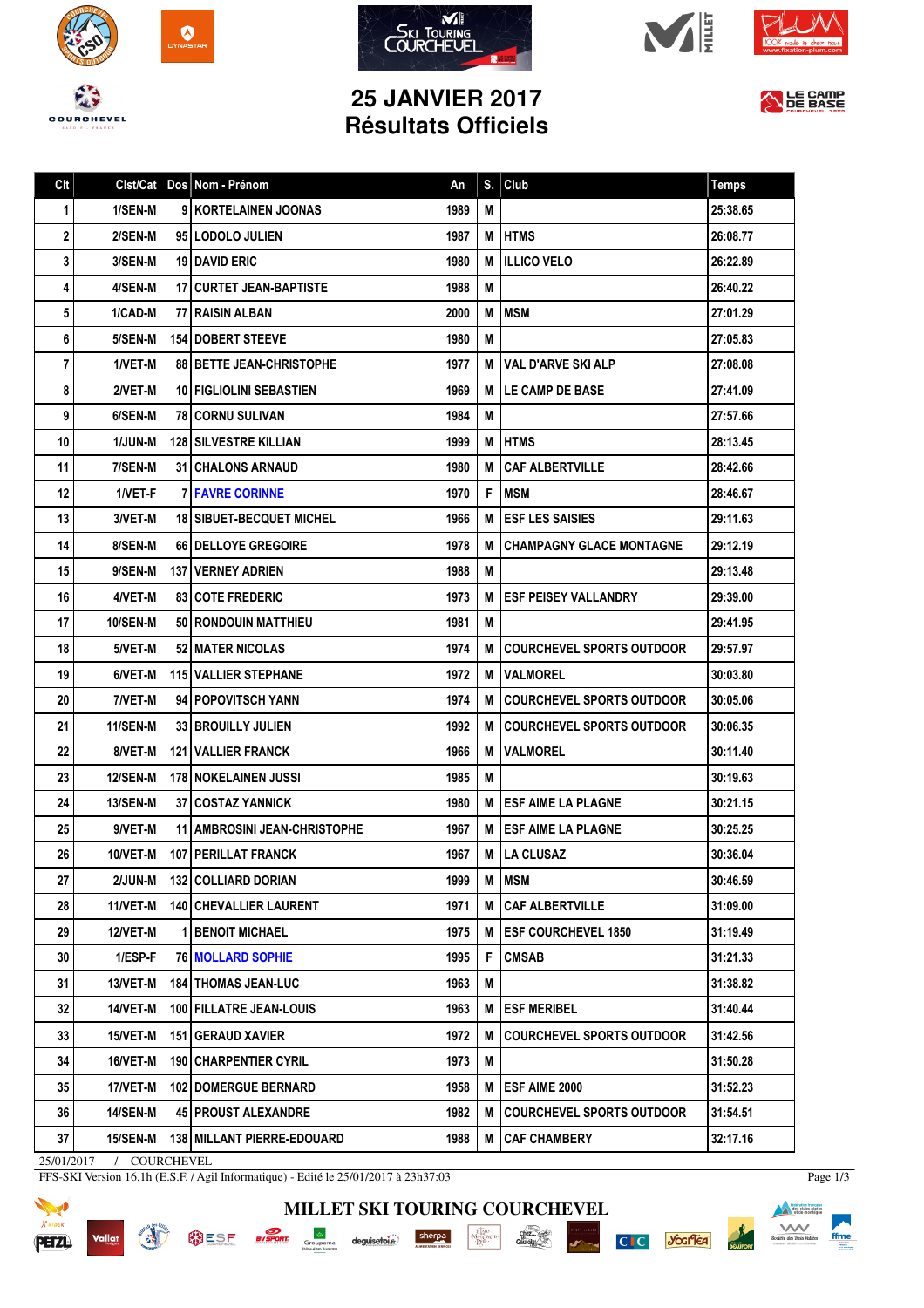| Clt | Cist/Cat        | Dos Nom - Prénom                   | An   | S. | $ $ Club                          | <b>Temps</b> |
|-----|-----------------|------------------------------------|------|----|-----------------------------------|--------------|
| 38  | 18/VET-M        | <b>131 SIMOND PASCAL</b>           | 1967 | M  |                                   | 32:18.32     |
| 39  | <b>16/SEN-M</b> | <b>159 THEVENIOT PETER</b>         | 1987 | M  | <b>IMSM</b>                       | 32:31.25     |
| 40  | 17/SEN-M        | 130 PERRET HERVE                   | 1978 | M  | <b>ESF COURCHEVEL 1850</b>        | 32:33.76     |
| 41  | 2/VET-F         | <b>191 BAU GERALDINE</b>           | 1970 | F  | <b>MSM</b>                        | 32:46.60     |
| 42  | <b>18/SEN-M</b> | 63 DESMARGES BENJAMIN              | 1981 | M  | <b>COURCHEVEL SPORTS OUTDOOR</b>  | 32:47.77     |
| 43  | <b>19/SEN-M</b> | <b>196 REIBEL JULIEN</b>           | 1983 | M  |                                   | 32:50.98     |
| 44  | 19/VET-M        | <b>165 LOSSERAND ERIC</b>          | 1960 | M  | <b>CAF ARAVIS</b>                 | 33:06.48     |
| 45  | 20/VET-M        | <b>111   PROUST CHRISTOPHER</b>    | 1976 | М  | <b>JARIENNE DES CIMES</b>         | 33:21.45     |
| 46  | 3/VET-F         | <b>180 POMMAT STEPHANIE</b>        | 1976 | F  |                                   | 33:24.00     |
| 47  | 1/SEN-F         | <b>186 FRESLON-BETTE CAROLINE</b>  | 1980 | F  | <b>CHAMONIX SKI ALPI</b>          | 33:37.77     |
| 48  | 1/ESP-M         | <b>149   LAMY JONATHAN</b>         | 1996 | М  | <b>IESF LA PLAGNE AIME 2000</b>   | 33:58.87     |
| 49  | 2/SEN-F         | <b>175 MOORE URSULA</b>            | 1989 | F  | <b>TEAM GB</b>                    | 33:59.89     |
| 50  | 3/SEN-F         | <b>183 DOHIN MARIE</b>             | 1984 | F  | <b>MSM</b>                        | 34:27.64     |
| 51  | 2/ESP-M         | <b>158 FRANCOIS JEREMY</b>         | 1994 | M  |                                   | 34:31.04     |
| 52  | 21/VET-M        | <b>147   ALLANANNO WILLIAM</b>     | 1972 | М  | <b>JARIENNE DES CIMES</b>         | 34:31.29     |
| 53  | 2/CAD-M         | <b>198 COLLIARD CEDRIC</b>         | 2000 | M  | <b>MSM</b>                        | 34:56.48     |
| 54  | <b>20/SEN-M</b> | <b>188 RUFFET BON CORPS ROMAIN</b> | 1981 | М  | <b>COURCHEVEL SPORTS OUTDOOR</b>  | 35:06.08     |
| 55  | 3/CAD-M         | 55 CERUTTI HUGO                    | 2000 | M  | <b>HTMS</b>                       | 35:12.44     |
| 56  | 22/VET-M        | <b>181   MARSHALL KEITH</b>        | 1966 | M  | <b>HERRY BOZ</b>                  | 35:17.29     |
| 57  | 23/VET-M        | <b>43   PEYTAVIN MARC</b>          | 1965 | M  |                                   | 35:29.16     |
| 58  | 24/VET-M        | <b>268 BIRKNER RAMON</b>           | 1973 | M  |                                   | 35:29.52     |
| 59  | 25/VET-M        | <b>116 SILVESTRE THIERRY</b>       | 1965 | M  |                                   | 35:35.20     |
| 60  | 26/VET-M        | <b>101 JAMINY DIDIER</b>           | 1965 | M  |                                   | 35:37.85     |
| 61  | 27/VET-M        | <b>168 PETITJEAN ROBERT</b>        | 1959 | М  | <b>COURCHEVEL SPORTS OUTDOOR</b>  | 35:39.17     |
| 62  | 1/SVET-M        | <b>171 MOTTIER SERGE</b>           | 1954 | M  | <b>CAF ARAVIS</b>                 | 35:51.02     |
| 63  | 28/VET-M        | <b>172 MALAVAL SEBASTIEN</b>       | 1976 | M  |                                   | 36:21.95     |
| 64  | <b>21/SEN-M</b> | 261 LAMOUREUX GUILLAUME            | 1979 | М  |                                   | 36:35.02     |
| 65  | <b>29/VET-M</b> | 104 BLACK MARK                     | 1973 | М  |                                   | 36:52.08     |
| 66  | 4/SEN-F         | <b>226 MAGISSON DIXANDRA</b>       | 1981 | F  |                                   | 36:55.68     |
| 67  | <b>22/SEN-M</b> | <b>141   DELANOE MORGAN</b>        | 1980 | M  | <b>ESF COURCHEVEL 1650</b>        | 37:02.81     |
| 68  | 4/VET-F         | <b>234 BARTNICKI MIREILLE</b>      | 1970 | F  | <b>HTMS</b>                       | 37:05.23     |
| 69  | 30/VET-M        | <b>195 TRAVAILLOT OLIVIER</b>      | 1976 | Μ  |                                   | 37:50.80     |
| 70  | <b>23/SEN-M</b> | <b>153 DRANSART SEBASTIEN</b>      | 1978 | М  |                                   | 37:58.01     |
| 71  | 5/VET-F         | <b>166   GACHET-MAUROZ PASCALE</b> | 1958 | F  | <b>ESF COURCHEVEL 1550</b>        | 38:30.86     |
| 72  | 31/VET-M        | <b>155 ROBINSON ANDREW</b>         | 1966 | M  | <b>COURCHEVEL SPORTS OUTDOOR</b>  | 38:46.08     |
| 73  | 32/VET-M        | <b>250 CUYALA JEAN MATHIEU</b>     | 1967 | M  |                                   | 38:54.68     |
| 74  | 33/VET-M        | 212 MACKAY CHARLES                 | 1961 | М  |                                   | 38:57.28     |
| 75  | 34/VET-M        | <b>179 BAUDRON PASCAL</b>          | 1964 | М  | <b>USCORG</b>                     | 39:00.08     |
| 76  | 35/VET-M        | <b>136   MEUNIER BRUNO</b>         | 1973 | M  | <b>USCORG</b>                     | 39:06.57     |
| 77  | 36/VET-M        | 213 ALESSANDRIA ANDRE              | 1964 | M  |                                   | 39:13.16     |
| 78  | <b>24/SEN-M</b> | <b>204 BRUET ALEXANDRE</b>         | 1981 | M  |                                   | 39:40.48     |
| 79  | 37/VET-M        | <b>127 VIALLY LAURENT</b>          | 1974 | M  | <b>CLUB DES SPORTS COURCHEVEL</b> | 40:53.31     |

25/01/2017 / COURCHEVEL

FFS-SKI Version 16.1h (E.S.F. / Agil Informatique) - Edité le 25/01/2017 à 23h37:03

Page 2/3